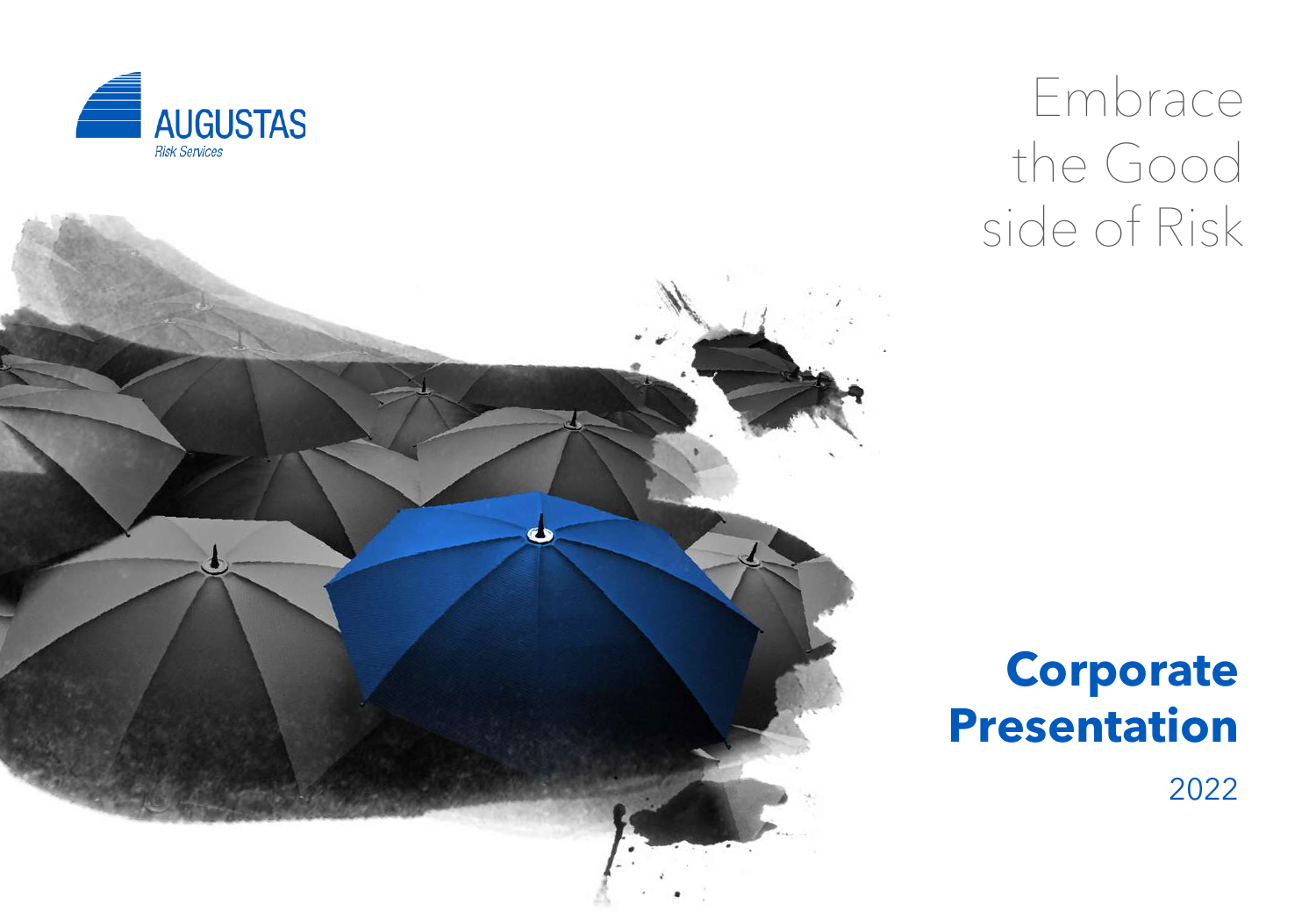### **Index**



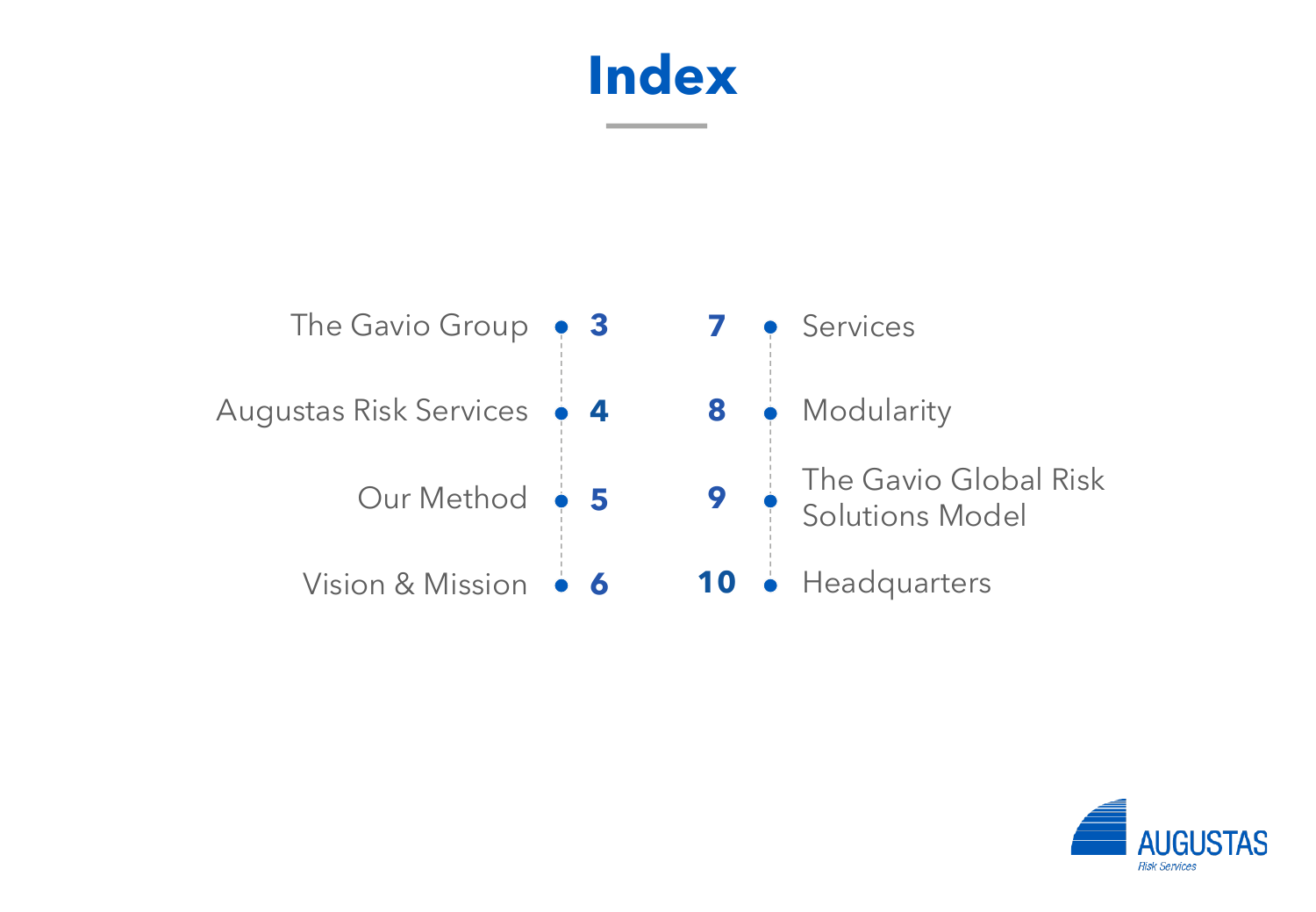## **The Gavio Group**

The **Gavio Group** is among the **main industrial groups in Italy**. The Group's activities range from the management of **motorway** networks in concession to the construction of **large infrastructure** works, from the **transport** sector to **logistics**, from the **technology** sector to the **nautical** sector.

The Gavio Group is active in Italy and in the world with assets of approximately **10,000 resources** with high technical and professional skills, and with aggregate revenues of approximately **2.6 billion euros**.

Building on the many years of experience acquired, the companies of the Group work in synergy with each other, thus guaranteeing **excellent results** in terms of **efficiency**, **service offered** and **professionalism**.



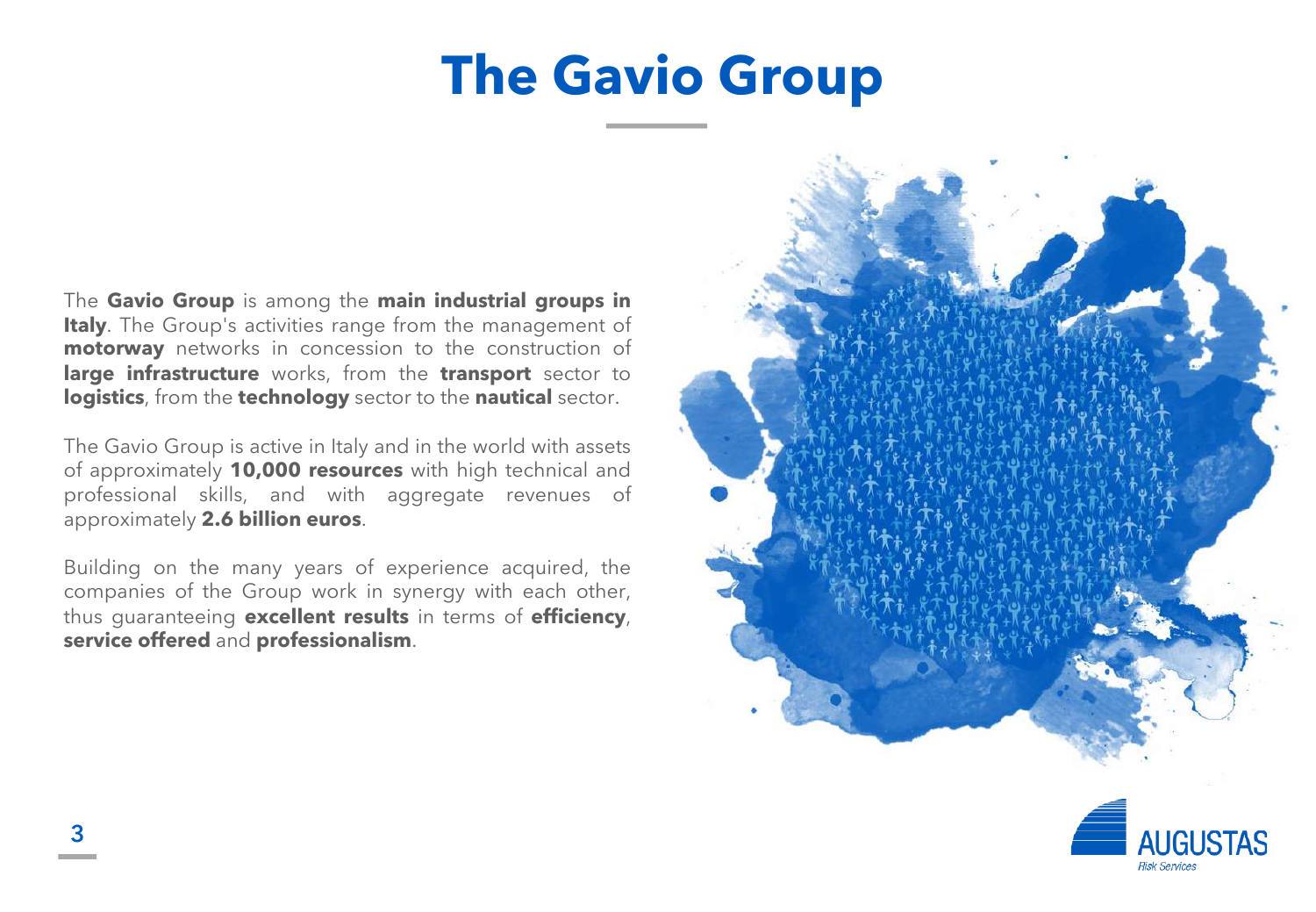## **Augustas Risk Services**



**Uncertainty is the only certainty** of today's market: global, volatile and highly competitive. But there are also interesting **new opportunities** to be seized.

**The winning strategy for companies** in this new competitive context is therefore to **seize opportunities** by minimizing the risks associated with them.

**It's our job** and we do it with experience, responsibility and passion. Don't look only at the negative side. **Take the good side of the risk!**

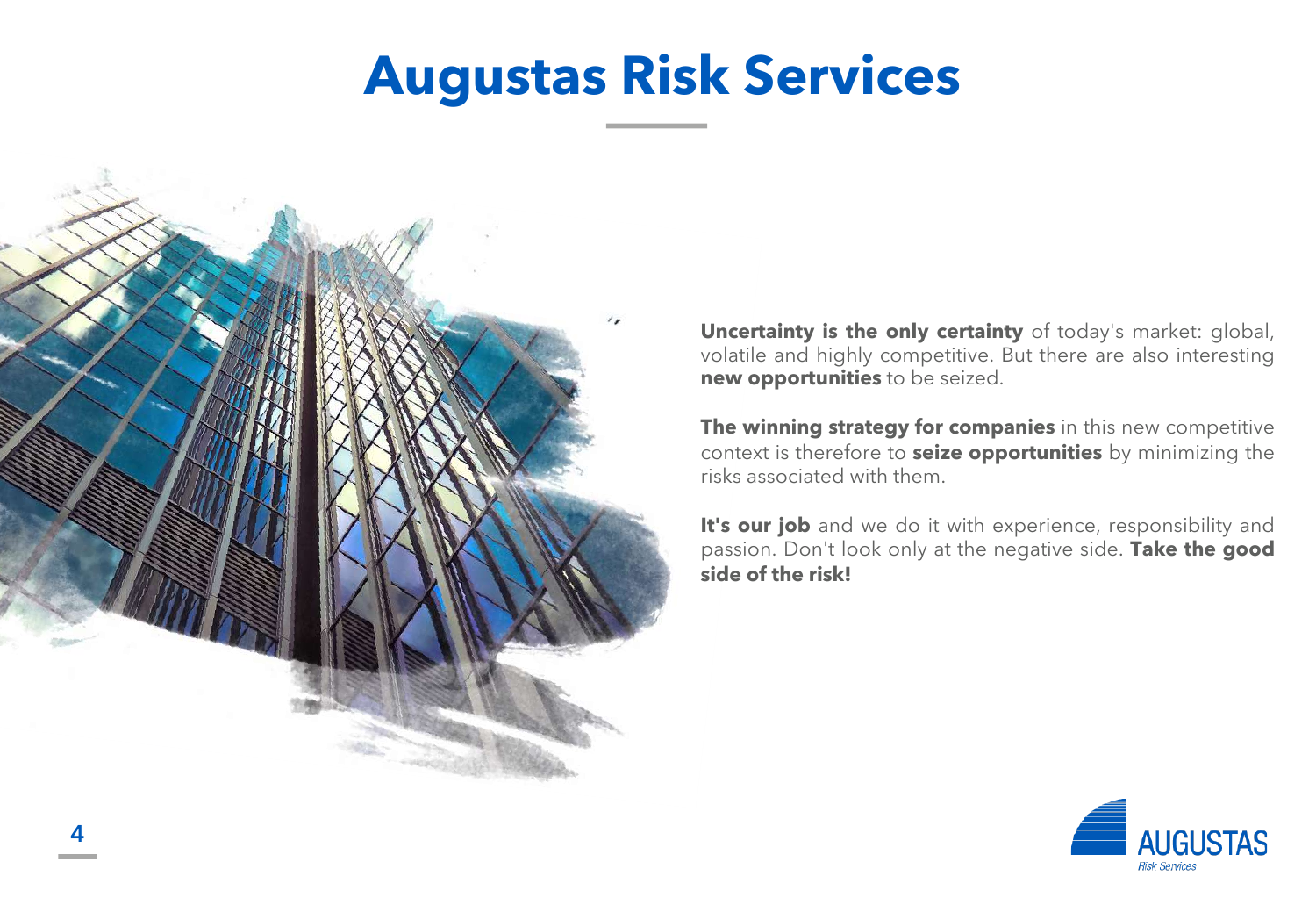### **Our method**

#### **Insurance companies are no longer sufficient** to manage risk effectively.

An integrated risk management system is needed to **protect** and **support** the development of a company by moving away from the purely defensive approach of insurance management.

Strategic, Compliance & Regulatory, Finance, Operational, Environment, Safety & Health e Supply Chain.

We design and implement Risk Management courses on any topic of Risk or Insurance Management.

#### **Ready for every kind of risk and the entire is a set of the entire risk chain**

We provide solutions to all risk management needs: Enterprise Risk Management, Operational Risk Management, Project Risk Management, Risk Engineering and Alternative Risk Transfer.

#### **Training Synergies**

.

We increase the value of our services through partnerships with established companies and the use of IT platforms.

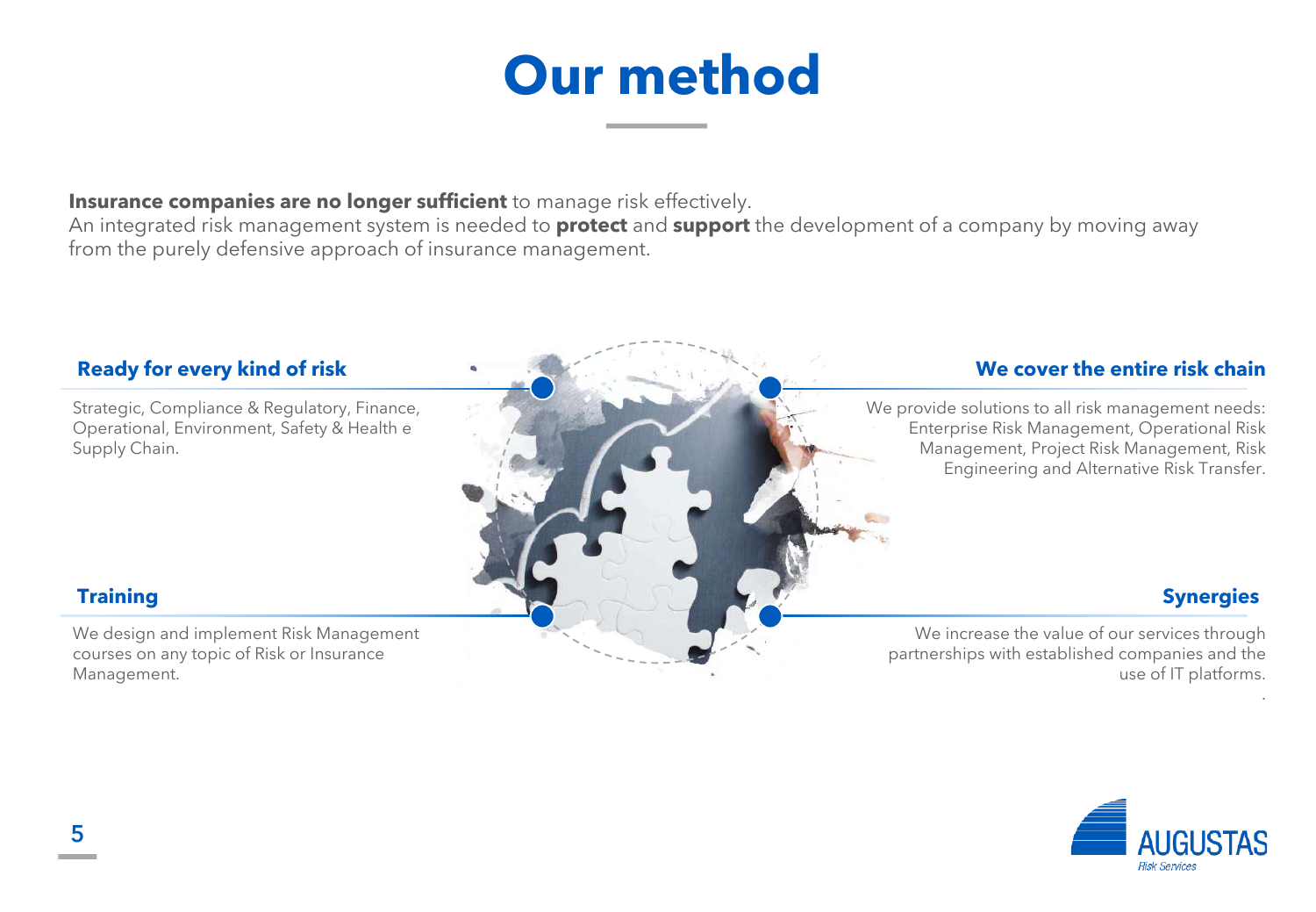## **Vision & Mission**

**Transforming risk into opportunities** with a new innovative, strategic tailor-made, practical and rigorous approach **with high added value,** which supports our clients in the effective management of projects and in achieving their objectives.

**We support the growth of our clients** through tailored risk management solutions, with an **integrated and coordinated approach** aimed at analysing all the risks and utilising all the tools available for their management, therefore achieving the goal of **maximum protection at a minimum total cost**.

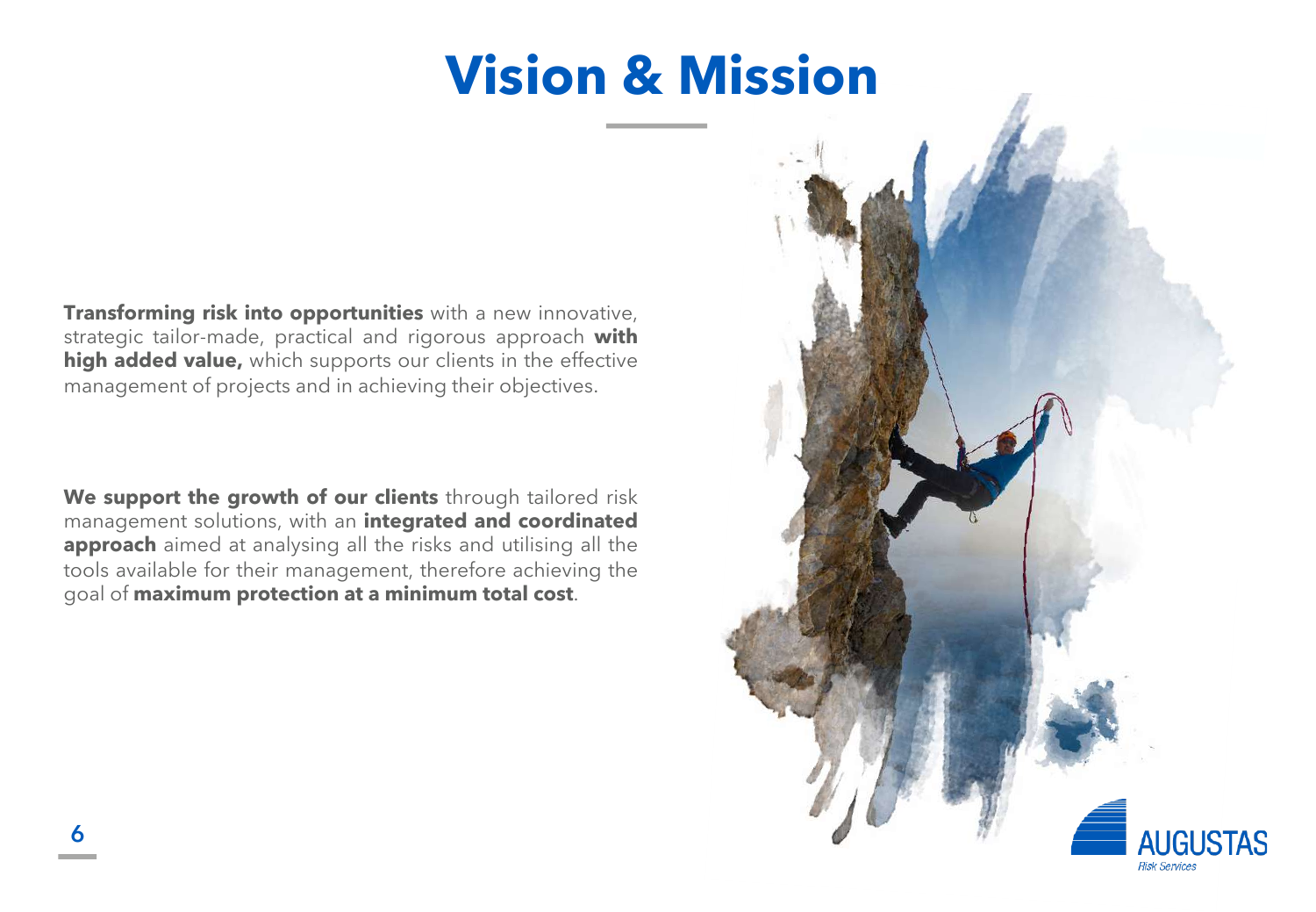### **Services**



#### **Risk Consulting**

- Enterprise Risk Management
- Operational Risk Management
	- M&A e Project RM  $\mathbb{R}^3$ 
		- Single Area RM  $\blacksquare$
	- Alternative Risk Financing  $\mathbb{R}^n$
- Business Continuity Management
	- Risk Engineering  $\mathcal{L}_{\mathcal{A}}$

#### **Risk Servicing**

- Risk Management Training  $\mathcal{L}_{\mathcal{A}}$
- IT Platforms  $\mathcal{L}^{\mathcal{L}}$
- **Partnership Services**
- **Claim Handling**



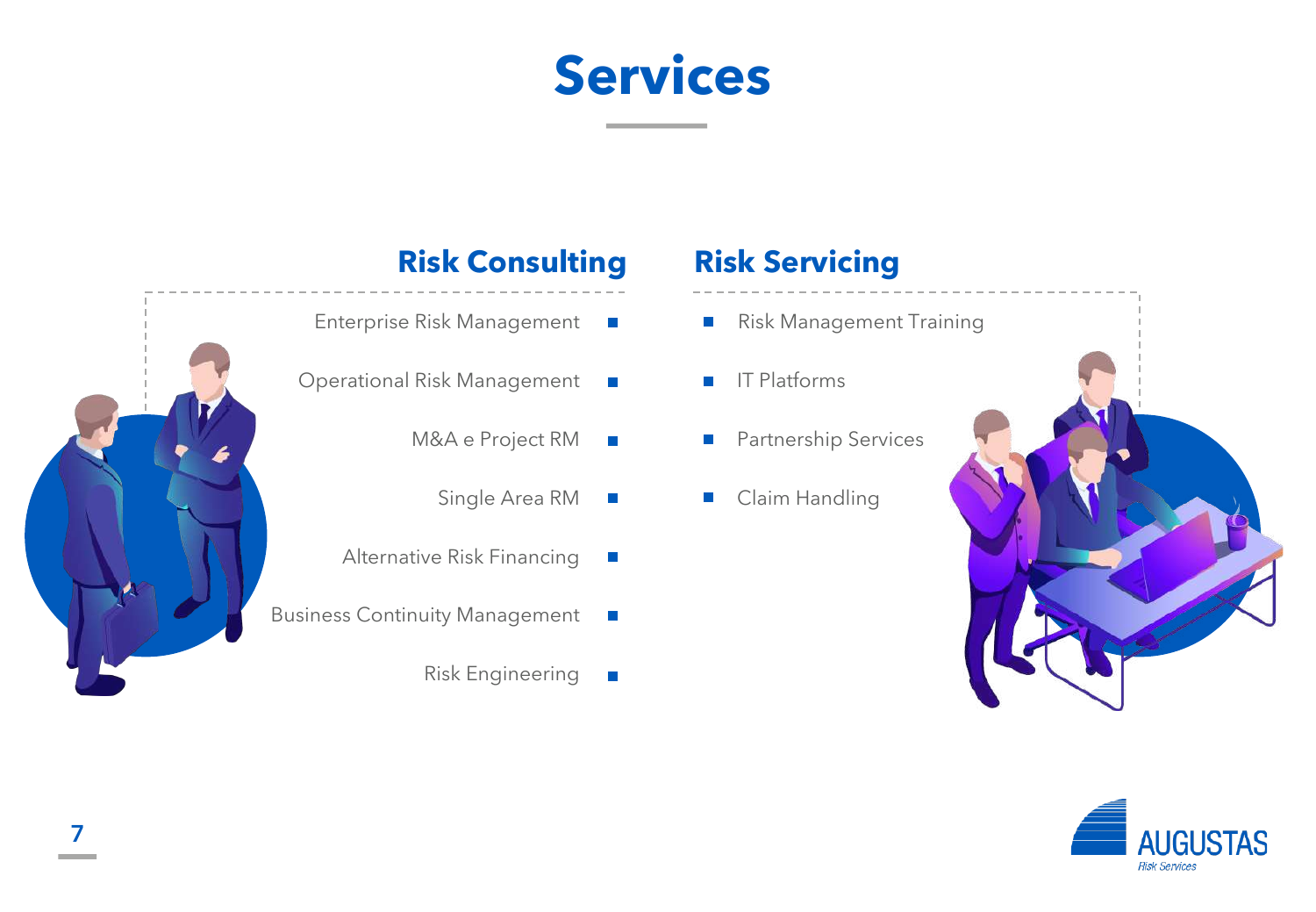# **Modularity**

You can gradually activate the different stages of the process with a modular approach that can be tailored to your needs. Example:

**Intrinsic Operational risks mapping (insurable)** of the group, including all subsidiaries and affiliates**. Analysis (check-up) of the insurance programs** currently in place for the group, in relation to completeness and adequacy of the insurance coverage compared to the risks mapping.

**2 Extension of the risk mapping** to the strategic, regulatory, governance, compliance and political risks**.**

**Analysis of the organizational and legal mitigation measures** of the above risks**.**

Formulation of an **opinion regarding the critical areas** that emerge from the analysis**.**

**Completing of the risk mapping of the group** with the inclusion of external market/sector risks, reputation and image risks, risks with socio-economic impact.

**Analysis and mapping of all risk mitigation measures** in place with particular concern to the Risk Engineering area.

**Comparative analysis between risks and their treatments.** Formulation of an opinion regarding the critical areas that the mitigation measures are not adequate.

**Overall risk-treatment check-up.**

**Study and support for creating a permanent function** of risk and insurance management partially or completely in outsourcing

**4**



**1**

**3**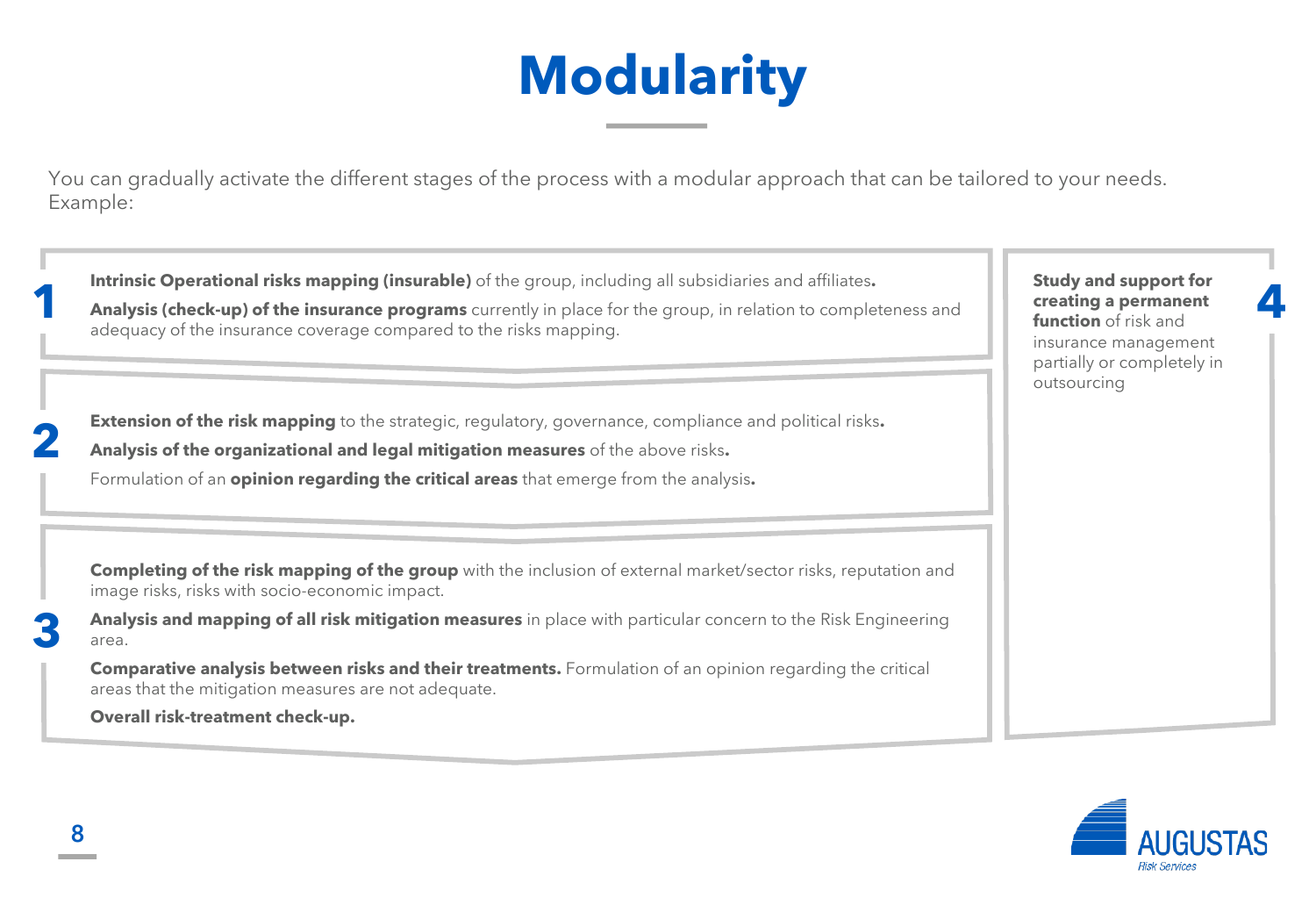# **The Gavio Global Risk Solutions model**

Augustas, together with PCA Insurance Brokerage company, and thanks to its membership in the global Brokerslink network, is able to offer services for consulting and risk management at 360 ° and anywhere in the world.